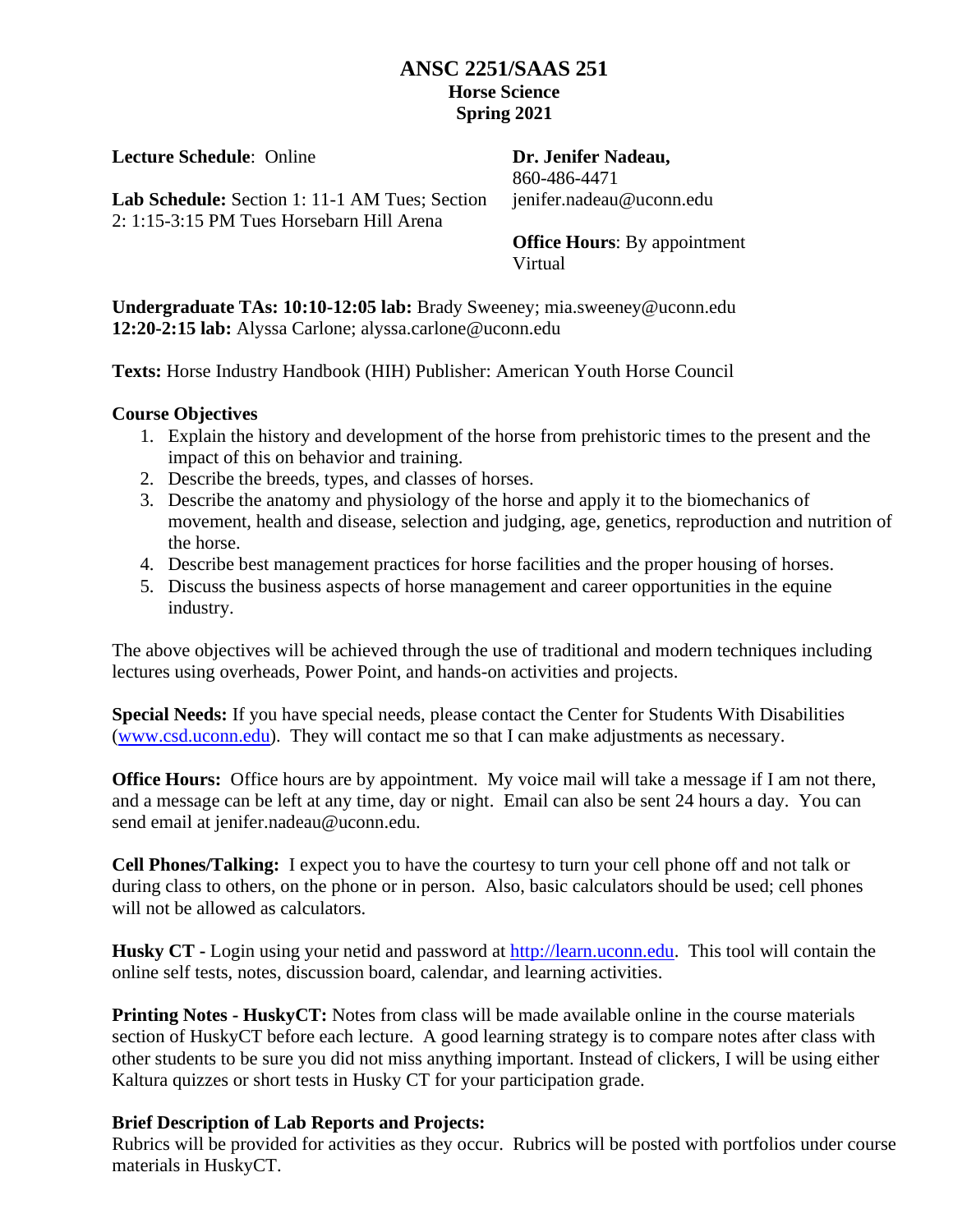**Lab Reports are due by midnight on your next laboratory day.** 10 points will be taken off for each day late. Lab reports can be found under lab in the course materials section of HuskyCT.

**Online Discussion Posts -** There will be an online discussion area where you can interact with other students. I will also check in and be available to answer questions and also add information of interest. Click on discussions on the toolbar in HuskyCT to go to this area.

**Online Self-Tests** - There will be online self-tests on lecture material. This should help you to keep up and comprehend the lecture material. Students may repeat self-tests as often as they like. The self tests are completely optional; grades will not be recorded in the grade book. Click on assessments on the toolbar in HuskyCT to go to this area.

**Portfolio Project -** You will be assigned pieces of the portfolio project as we proceed through the course. Assignments reinforce course content. More guidelines will follow.

**Reading Guided Questions -** The optional reading guided questions may be helpful in comprehension of reading material and what concepts in the material are the most important to understand. They are strictly optional and will not be collected.

**Extra Credit** – After the reading guided questions for almost every section, I will list some activities or reading guided questions that you can do. Choose 1 during the semester to be able to add 10 points to your lowest grade, and turn it in as a ppt or written paper. You can only do this once.

| Grading           | % of total grade |
|-------------------|------------------|
| Exam 1            | 15%              |
| Exam 2            | 15%              |
| Exam 3            | 15%              |
| Exam 4            | 15%              |
| Lab reports       | 15%              |
| Portfolio project | 15%              |
| Quizzes online    | 10%              |

**GRADING:** >90%=A, 87-89% = B+, 80-86%=B, 77-79%=C+, 70-76=C, 67-69%=D+, 60-66%=D,  $<\!\!60\!\%=\!\!F$ 

All examinations will be taken at the scheduled time. If a medical excuse is presented or you are excused for a trip by prior arrangement, a make-up exam will be scheduled; otherwise a zero will be recorded for missed exams. In class activities include using clickers for quizzes for participation.

**FINAL EXAM:** Final exam week for Spring 2021 takes place from Monday, May 3rd through Saturday, May 8, 2021. Students are required to be available for their exam during the stated time. If you have a conflict with this time, you must visit the Dean of Students Office to discuss the possibility of rescheduling this exam.

Please note that vacations, previously purchased tickets or reservations, social events, misreading the exam schedule and over-sleeping are not viable excuses for missing a final exam. If you think that your situation warrants permission to reschedule, please contact the Dean of Students Office with any questions. Thank you in advance for your cooperation.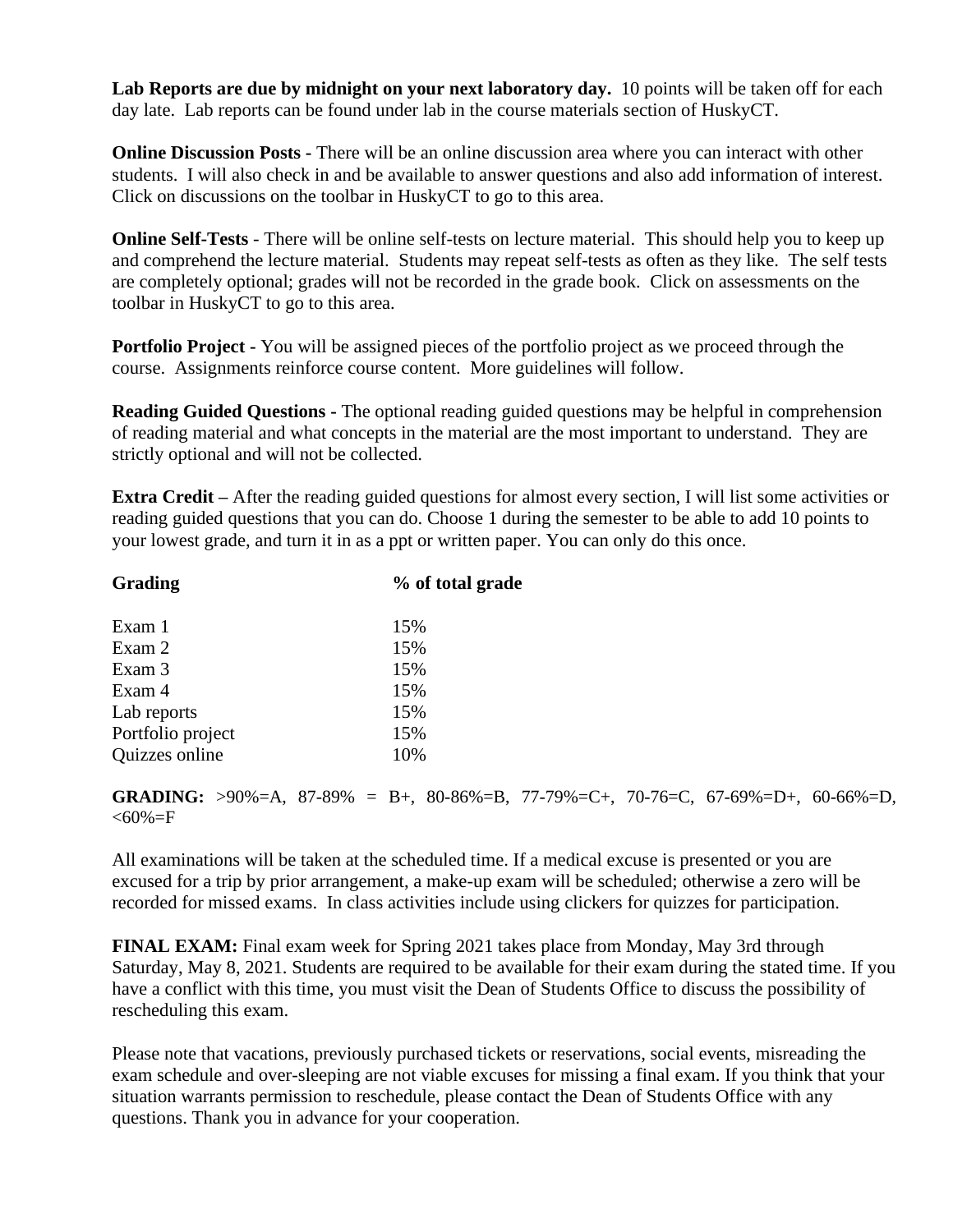## **HOW TO SUCCEED IN THIS COURSE**

All students can succeed in this course and we are here to help you along the way. Please do not hesitate to ask questions or attend office hours. All questions are important here. Success in this course program depends heavily on your personal health and well-being. Recognize that stress is an expected part of the college experience, and it often can be compounded by unexpected setbacks or life changes outside the classroom. Your teaching assistants and I strongly encourage you to reframe challenges as an unavoidable pathway to success. Reflect on your role in taking care of yourself throughout the semester, before the demands of exams and projects reach their peak. Please feel free to reach out to me about any difficulty you may be having that may impact your performance in your courses or campus life as soon as it occurs and before it becomes too overwhelming. In addition to your academic advisor, I strongly encourage you to contact the many other support services on campus that stand ready to assist you.

## **HUSKY STUDY GROUPS**

Are you interested in forming a study group with other students in the class? There is a study group application in Nexus that can help you get started. Here is a [video](https://nexus.uconn.edu/secure_per/studygroups/video.php) with students you can go on Nexus [here](https://login.uconn.edu/cas/login?service=https%3a%2f%2fnexus.uconn.edu%2fsecure_per%2fstudygroups%2findex.php) for help [\(https://nexus.uconn.edu/secure\\_per/studygroups/index.php\)](https://nexus.uconn.edu/secure_per/studygroups/index.php) for more information.

### **RESOURCES FOR STUDENTS EXPERIENCING DISTRESS**

The University of Connecticut is committed to supporting students in their mental health, their psychological and social well-being, and their connection to their academic experience and overall wellness. The university believes that academic, personal, and professional development can flourish only when each member of our community is assured equitable access to mental health services. The university aims to make access to mental health attainable while fostering a community reflecting equity and diversity and understands that good mental health may lead to personal and professional growth, greater self-awareness, increased social engagement, enhanced academic success, and campus and community involvement.

Students who feel they may benefit from speaking with a mental health professional can find support and resources through th[e](https://counseling.uconn.edu/) **[student health and wellness-mental health](https://counseling.uconn.edu/)** (shaw-mh) office. Through shaw-mh, students can make an appointment with a mental health professional and engage in confidential conversations or seek recommendations or referrals for any mental health or psychological concern.

Mental health services are included as part of the university's student health insurance plan and also partially funded through university fees. If you do not have UCONN'S student health insurance plan, most major insurance plans are also accepted. Students can visit the **student health and wellnessmental health located in Storrs on the main campus in the Arjona building, 4th floor, or contact the** office at **(860) 486-4705, or [https://studenthealth.uconn.edu/](https://nam10.safelinks.protection.outlook.com/?url=https%3A%2F%2Fcounseling.uconn.edu%2F&data=02%7C01%7Csuzanne.lafleur%40uconn.edu%7C8de70653941b46a391c008d82eaa9de5%7C17f1a87e2a254eaab9df9d439034b080%7C0%7C0%7C637310657616301680&sdata=sV755zd9%2F4RCEkS3OHYwdjGjGkZRLNVdHklZLtnhHSI%3D&reserved=0)** for services or questions**.**

### **ACCOMMODATIONS FOR ILLNESS OR EXTENDED ABSENCES**

Please stay home if you are feeling ill and please go home if you are in class and start to feel ill. If illness prevents you from attending class, it is your responsibility to notify your instructor as soon as possible. You do not need to disclose the nature of your illness, however, you will need to work with your instructor to determine how you will complete coursework during your absence.

If life circumstances are affecting your ability to focus on courses and your UConn experience, students can email the dean of students at  $\cos @$  uconn.edu to request support. Regional campus students should email the student services staff at their home campus to request support and faculty notification.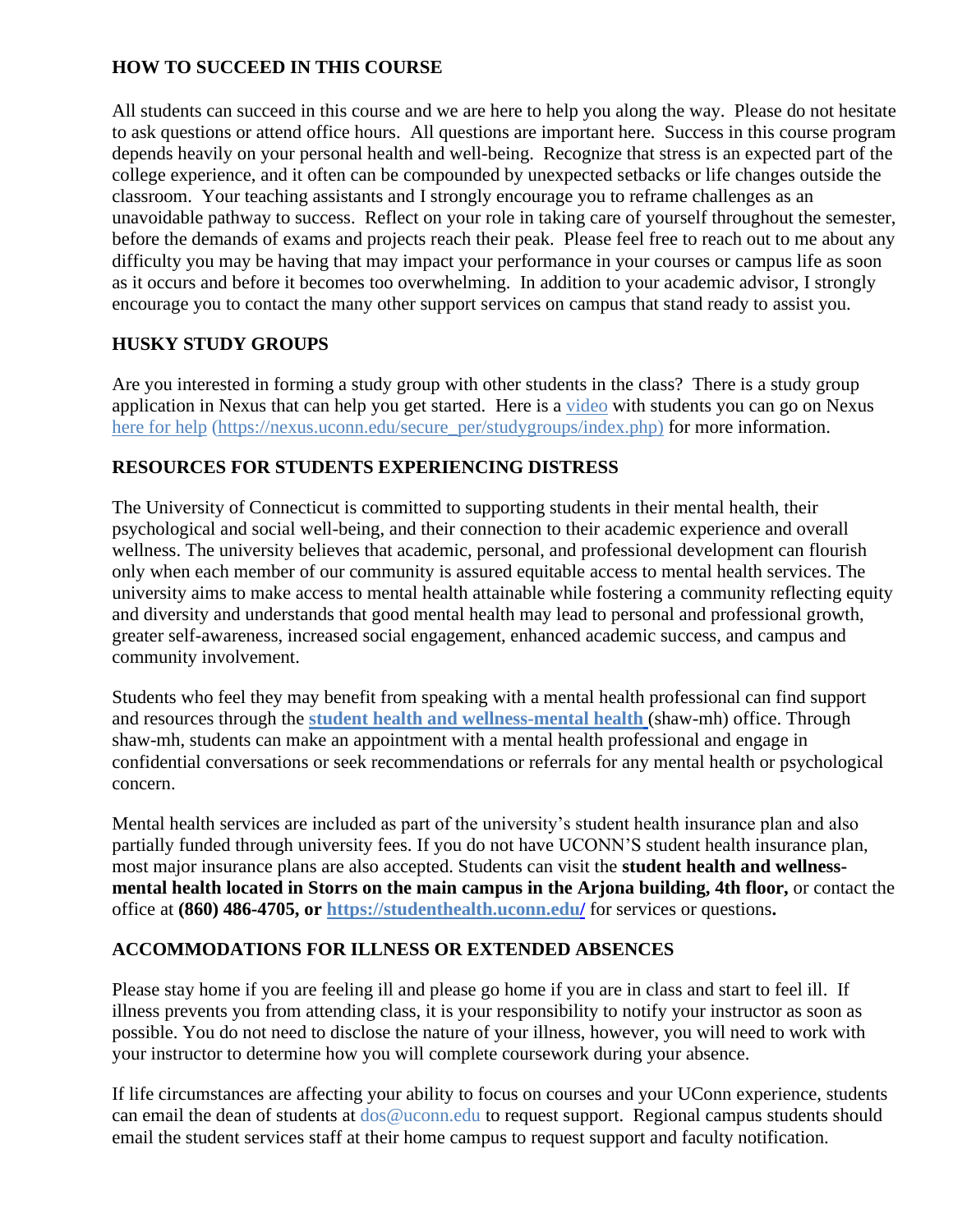COVID-19 specific information: people with COVID-19 have had a wide range of symptoms reported – ranging from mild symptoms to severe illness. these symptoms may appear 2-14 days after exposure to the virus and can include:

- FEVER,
- COUGH,
- SHORTNESS OF BREATH OR DIFFICULTY BREATHING
- CHILLS
- REPEATED SHAKING WITH CHILLS
- MUSCLE PAIN
- HEADACHE
- SORE THROAT
- NEW LOSS OF TASTE OR SMELL

Additional information including what to do if you test positive or you are informed through contract tracing that you were in contact with someone who tested positive, and answers to other important questions can be found here: <https://studenthealth.uconn.edu/updates-events/coronavirus/>

## **MASK AND SOCIAL DISTANCING EXPECTATIONS**

To ensure a safe learning environment for everyone, masks/face coverings must be worn at all times when in the classroom. If a student is not wearing a mask/face covering, they will be asked by the instructor to put one on immediately or leave the classroom. Repeatedly failing to follow this expectation will result in a referral to community standards. If an instructor is not wearing a mask/face covering, students should feel comfortable asking the instructor to put one on immediately. More information about proper usage of masks is available from UConn environmental health and safety at this [link.](https://nam10.safelinks.protection.outlook.com/?url=https%3A%2F%2Fehs.uconn.edu%2Fwp-content%2Fuploads%2Fsites%2F1131%2F2020%2F06%2FFace-Covering-Handout.pdf&data=02%7C01%7Csuzanne.lafleur%40uconn.edu%7C8c9c7ca47873426a155908d833befa93%7C17f1a87e2a254eaab9df9d439034b080%7C0%7C0%7C637316242638468033&sdata=YIInfLw75o3ooMOpdKO4PN6R9PgfWUXXfMu%2B4NTA4Xw%3D&reserved=0)

Additionally, we will observe 6 feet of physical distancing in the classroom at all times. Please make sure to sit only in chairs or desks that are marked with a green circle and checkmark, and do not rearrange furniture or stickers. The university has arranged classrooms and seating to maintain physical distancing. Using these visual cues will help keep us all safe.

Activities that involve temporarily removing the mask, such as eating or drinking are not allowed. Please leave the classroom for such activities.

# **STUDENTS WITH DISABILITIES**

The University of Connecticut is committed to protecting the rights of individuals with disabilities and assuring that the learning environment is accessible. If you anticipate or experience physical or academic barriers based on disability or pregnancy, please let me know immediately so that we can discuss options. Students who require accommodations should contact the center for students with disabilities, Wilbur Cross Building Room 204, (860) 486-2020 or [http://csd.uconn.edu/.](http://csd.uconn.edu/)

Blackboard measures and evaluates accessibility using two sets of standards: the wcag 2.0 standards issued by the world wide web consortium (w3c) and section 508 of the rehabilitation act issued in the United States Federal Government." (retrieved march 24, 2013 from [Blackboard's website\)](http://www.blackboard.com/platforms/learn/resources/accessibility.aspx)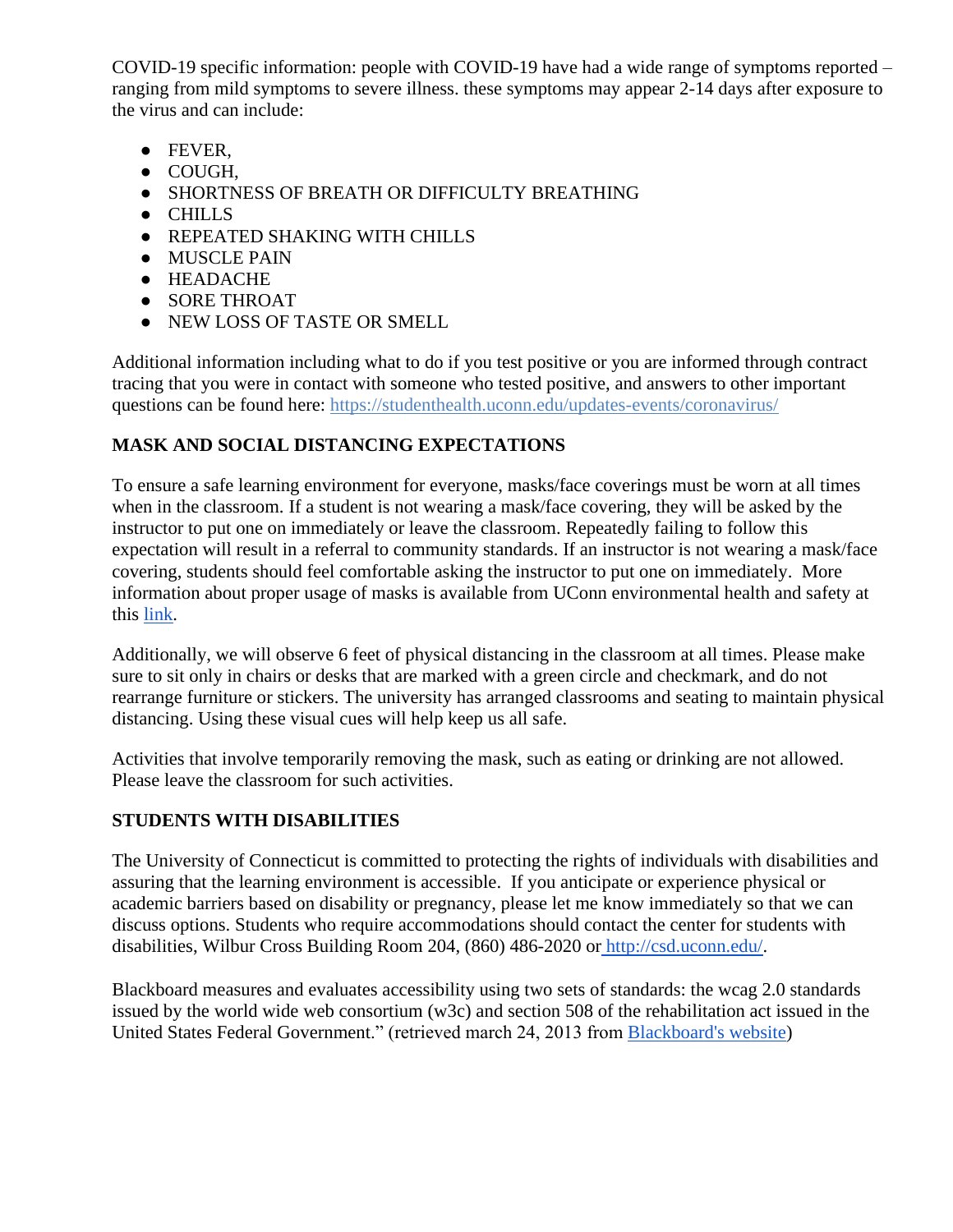## **SOFTWARE/TECHNICAL REQUIREMENTS (WITH ACCESSIBILITY AND PRIVACY INFORMATION)**

The software/technical requirements for this course include:

- Huskyct/Blackboard [\(huskyct/ blackboard accessibility statement,](http://www.blackboard.com/Platforms/Learn/Resources/Accessibility.aspx) [huskyct/ blackboard privacy](http://www.blackboard.com/footer/privacy-policy.aspx)  [policy\)](http://www.blackboard.com/footer/privacy-policy.aspx)
- Microsoft office (free to uconn students through <u>uconn.onthehub.com</u>) (microsoft accessibility [statement,](http://www.microsoft.com/enable/microsoft/mission.aspx) [microsoft privacy statement\)](https://privacy.microsoft.com/en-us/privacystatement/)
- Dedicated access to high-speed internet with a minimum speed of 1.5 mbps (4 mbps or higher is recommended).

For information on managing your privacy at the University of Connecticut, visit the [university's](https://privacy.uconn.edu/)  [privacy page.](https://privacy.uconn.edu/)

**Note:** this course has not been designed for use with mobile devices.

## **HELP**

This course uses the learning management platform, [Huskyct.](http://huskyct.uconn.edu/) If you have difficulty accessing Huskyct, you have access to the in person/live person support options available during regular business hours through the [help center.](http://helpcenter.uconn.edu/) You also have [24x7 course support](http://www.ecampus24x7.uconn.edu/) including access to live chat, phone, and support documents.

## **STUDENT TECHNOLOGY TRAINING**

Student technology training is now available in a new huskyct short course created by students for students. It will prepare you to use the IT systems and services that you will use throughout your time at UConn, whether learning online or on-campus. It is available at [https://lms.uconn.edu/ultra/courses/\\_80016\\_1/cl/outline](https://lms.uconn.edu/ultra/courses/_80016_1/cl/outline) .

### **MINIMUM TECHNICAL SKILLS**

To be successful in this course, you will need the following technical skills:

- Use electronic mail with attachments.
- Save files in commonly used word processing program formats.
- Copy and paste text, graphics or hyperlinks.
- Work within two or more browser windows simultaneously.
- Open and access pdf files.

University students are expected to demonstrate competency in computer technology. Explore the [computer technology competencies](http://geoc.uconn.edu/computer-technology-competency/) page for more information..

### **EVALUATION OF COURSE EXPERIENCE**

Students will be given an opportunity to provide feedback on their course experience and instruction using the university's standard procedures, which are administered by the [Office of Institutional](http://www.oire.uconn.edu/)  [Research and Effectiveness](http://www.oire.uconn.edu/) (OIRE).

The University of Connecticut is dedicated to supporting and enhancing teaching effectiveness and student learning using a variety of methods. The student evaluation of teaching (SET) is just one tool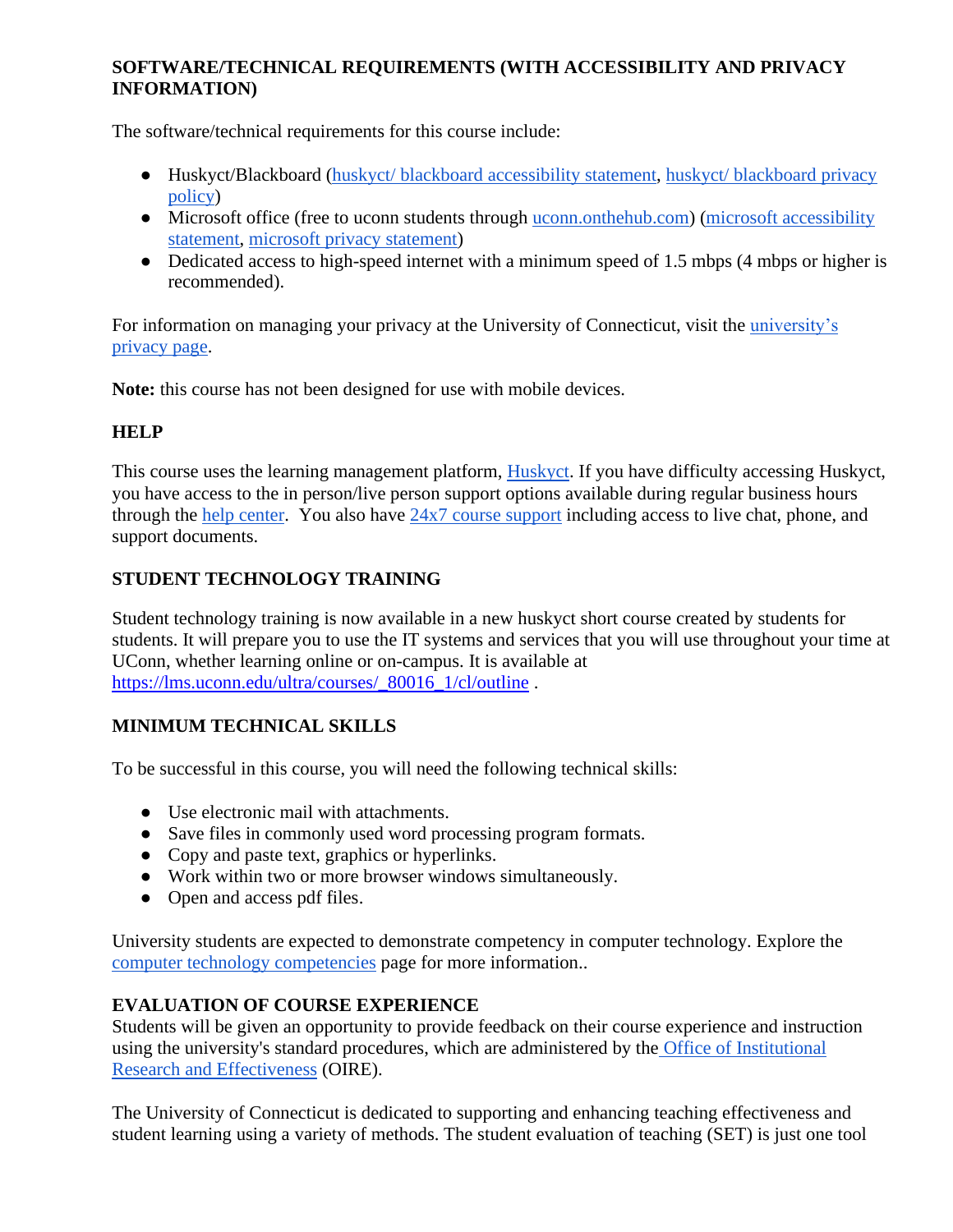used to help faculty enhance their teaching. The set is used for both formative (self-improvement) and summative (evaluation) purposes.

**Academic misconduct** in any form is in violation of the University of Connecticut *Student Code* and will not be tolerated. This includes, but is not limited to: copying or sharing answers on tests or assignments, plagiarism, and having someone else do your academic work. Depending on the act, a student could receive an F grade on the test/assignment, F grade for the course, and could be suspended or expelled from the University. Please see the student code at **[http://community.uconn.edu/the](http://community.uconn.edu/the-student-code-preamble/)[student-code-preamble/](http://community.uconn.edu/the-student-code-preamble/)** for more details and a full explanation of the academic misconduct policies.

**Attendance** is not required but is highly recommended. It will be extremely difficult to do well in this course if you are not present. Late projects or papers will be penalized.

See [http://provost.uconn.edu/syllabi-references/,](http://provost.uconn.edu/syllabi-references/) for more information.

#### **Policy Against Discrimination, Harassment and Related Interpersonal Violence**

The University is committed to maintaining an environment free of discrimination or discriminatory harassment directed toward any person or group within its community – students, employees, or visitors. Academic and professional excellence can flourish only when each member of our community is assured an atmosphere of mutual respect. All members of the University community are responsible for the maintenance of an academic and work environment in which people are free to learn and work without fear of discrimination or discriminatory harassment. In addition, inappropriate amorous relationships can undermine the University's mission when those in positions of authority abuse or appear to abuse their authority. To that end, and in accordance with federal and state law, the University prohibits discrimination and discriminatory harassment, as well as inappropriate amorous relationships, and such behavior will be met with appropriate disciplinary action, up to and including dismissal from the University. Additionally, to protect the campus community, all non-confidential University employees are required to report sexual assaults, intimate partner violence, and/or stalking involving a student that they witness or are told about to the Office of Institutional Equity. The University takes all reports with the utmost seriousness. Please be aware that while the information you provide will remain private, it will not be confidential and will be shared with University officials who can help. More information is available at [equity.uconn.edu](http://equity.uconn.edu/) and [titleix.uconn.edu.](http://titleix.uconn.edu/)

**Absence of students due to religious beliefs.** Students anticipating such a conflict should inform their instructor in writing within the first three weeks of the semester, and prior to the anticipated absence, should take the initiative to work out with the instructor a schedule for making up missed work. For conflicts with final examinations, students should contact the Office of the Dean of Students.

**Absence of students due to extracurricular activities.** Examples include participation in scholarly presentations, performing arts, and intercollegiate sports, when the participation is at the request of, or coordinated by, a University official. Such accommodations should be made in ways that do not dilute or preclude the requirements or learning outcomes for the course. Students anticipating such a conflict should inform their instructor in writing within the first three weeks of the semester, and prior to the anticipated absence should take the initiative to work out with the instructor a schedule for making up missed work. For conflicts with final examinations, students should contact the Office of the Dean of Students.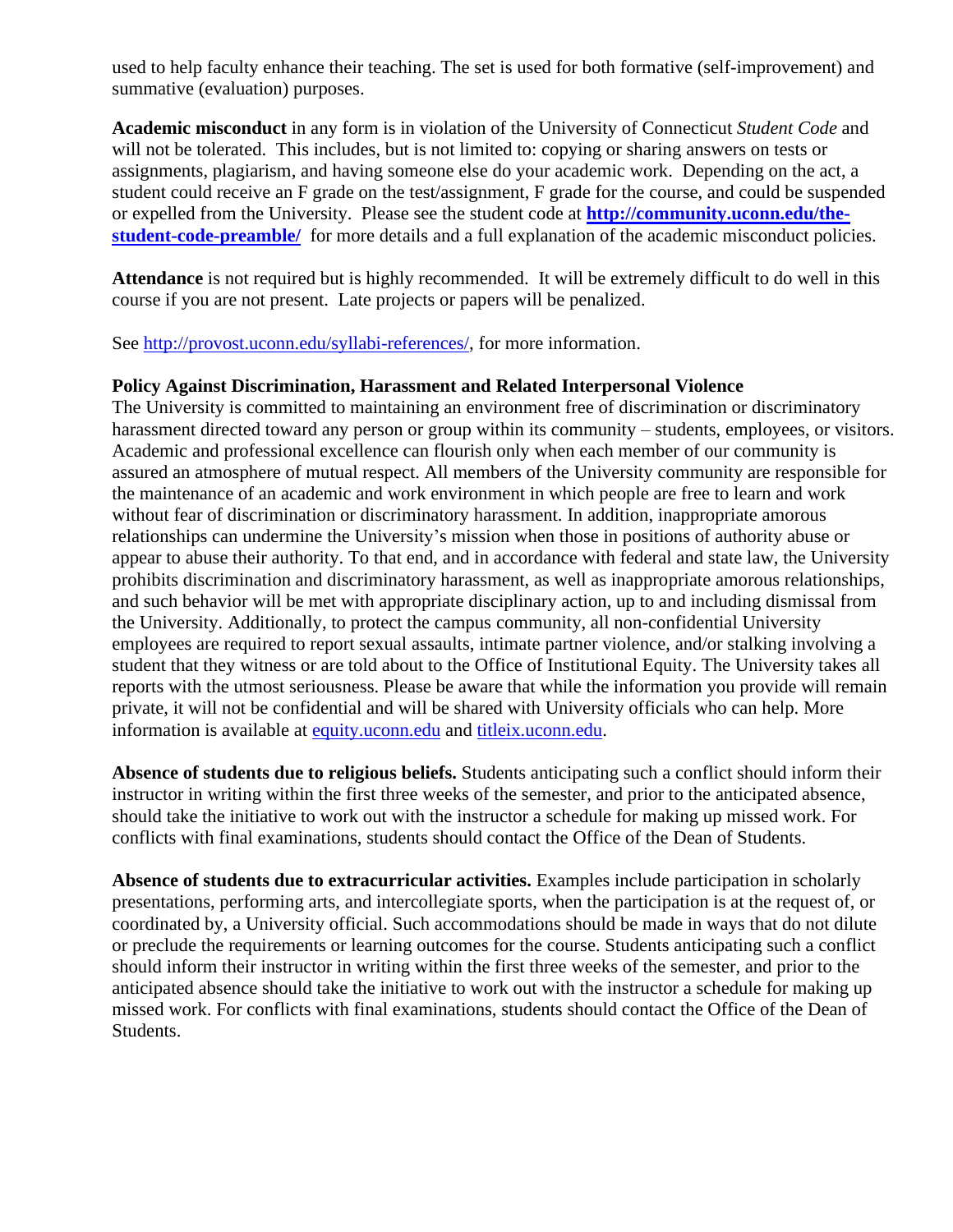## **Bunched finals**

Students who have "bunched finals" should go to the Student Services Desk at the entrance to Wilbur Cross **to reschedule their exams.** Bunched finals include the following:

- · 2 finals scheduled at the same time
- · 3 finals in one calendar day
- · 3 finals in consecutive time blocks spanning parts of two consecutive days
- · 4 finals in two consecutive days

#### **Extenuating circumstances**

Students with extenuating circumstances are encouraged to visit the Dean of Students Office to speak to a staff member as soon as possible. Staff may allow students to reschedule a final due to an unavoidable circumstance, such as religious observances, previously scheduled medical procedures/appointments, attendance at a funeral, or other ceremonies in which you are directly involved in the event. Supporting documentation will be required. Finals **are not rescheduled** for personal errors, like oversleeping or misreading the finals schedule. Finals are generally not rescheduled due to voluntary travel conflicts. **Students (and parents) are encouraged to check the finals schedule before making travel plans**. Students who have prior knowledge of a conflict (bunched finals, religious event/obligation, court date, previously scheduled medical appointment, or other qualifying event) must come to the Dean of Students Office Students with an **immediate illness** must be seen by **Student Health Services** for verification of illness. SHS will provide this information to the Dean of Students Office and the Dean of Students Office will inform the instructor(s) of permission to reschedule the final. Students who are ill and see SHS do not need to also visit the Dean of Students Office.

#### **University emergency/closings**

In case of a University closing (emergency or severe weather conditions), finals may be rescheduled from the original, date/time. The Registrar's Office will determine the makeup finals schedule in these instances. Please check with the Registrar's Office website for the most up to date information available.

**The UConn Department of Animal Science may send a representative to this class to photograph or videotape its proceedings for use in college publicity images, including postings on the website and/or social media as well as printed materials. If you do not wish to be photographed or recorded, please contact Michelle Lewis at [michelle.b.lewis@uconn.edu.](mailto:Michelle.B.Lewis@UConn.edu)**

#### **Helpful Campus phone numbers:**

Counseling and Mental Health Services 486-4705 [www.counseling.uconn.edu](http://www.counseling.uconn.edu/)

Alcohol and Other Drug Services: 486-9431 [www.aod.uconn.edu](http://www.aod.uconn.edu/)

Dean of Students Office: 486-3426 [www.dos.uconn.edu](http://www.dos.uconn.edu/)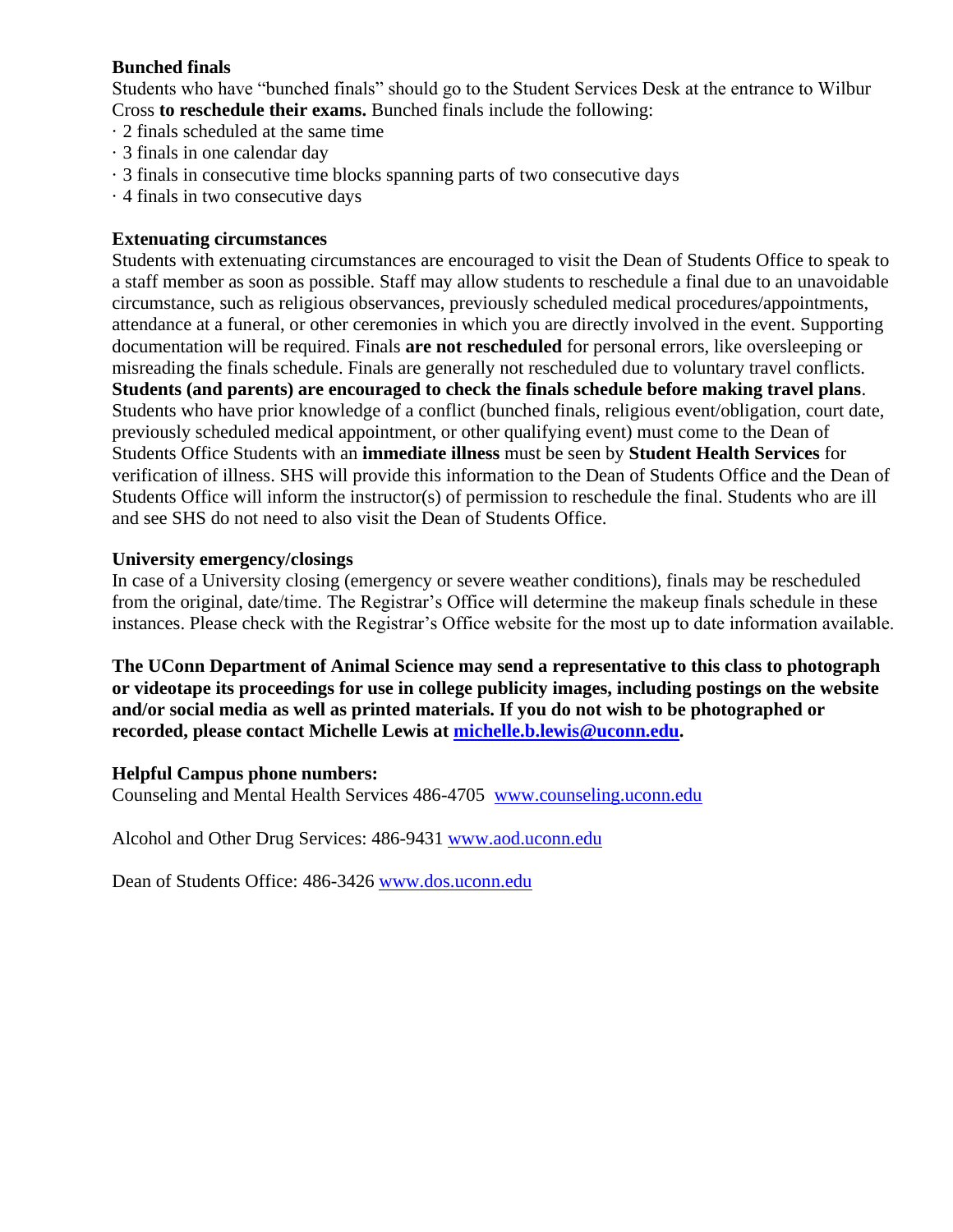## **ANSC 2251/SAAS 251 Horse Science Spring 2021 Lecture and Lab Schedule**

| **Schedule subject to change; additional handouts may be provided** |             |            |                                                                                                                |                                                                                                                                                                  |
|---------------------------------------------------------------------|-------------|------------|----------------------------------------------------------------------------------------------------------------|------------------------------------------------------------------------------------------------------------------------------------------------------------------|
| Day                                                                 | <b>Date</b> | Format     | <b>Topic</b>                                                                                                   | Page No. in HIH                                                                                                                                                  |
| Wed                                                                 | 1/20        | <b>LEC</b> | Overview of the Course/Behavior and Training                                                                   | 425-1-6; 1220-1-<br>$2; 1240-1$                                                                                                                                  |
| Mon.                                                                | 1/25        | <b>LEC</b> | <b>Identification of Horses</b>                                                                                | 11140-1 to 1990-<br>2; 1020-1-3; 1040-<br>$1-4$ ; 250-1-4                                                                                                        |
| Mon.                                                                | 1/25        | LAB        | Safe Handling of Horses/Introduction to Portfolio<br>Piece 1                                                   | Handouts                                                                                                                                                         |
| Wed                                                                 | 1/27        | <b>LEC</b> | Evolution of the Horse                                                                                         | No readings                                                                                                                                                      |
| Mon                                                                 | 2/1         | <b>LEC</b> | <b>Skeletal System</b>                                                                                         | 220-1-8; 455 1-7;<br>540-1-5, 540a                                                                                                                               |
| Mon.                                                                | 2/1         | LAB        | Biomechanics/Visible Anatomy and Physiology I<br>Lab /Introduction to Portfolio Piece 2 & 3                    | $210 - 1 - 6$                                                                                                                                                    |
| Wed.                                                                | 2/3         | <b>LEC</b> | Domestication of the Horse                                                                                     | No readings                                                                                                                                                      |
| Mon.                                                                | 2/8         | <b>LEC</b> | Muscular System and Disorders of the Muscular                                                                  |                                                                                                                                                                  |
|                                                                     |             |            | System                                                                                                         |                                                                                                                                                                  |
| Mon                                                                 | 2/8         | LAB        | Visible Anatomy and Physiology II Lab/Body<br>Condition Scoring/Intro to Lab Presentations                     | $780 - 1 - 3$                                                                                                                                                    |
| Wed.                                                                | 2/10        | <b>LEC</b> | Skeletal System Disorders/Conformation                                                                         | $210-1-6$ ; $220-1-8$ ;<br>230-1-7; 455-1-7;<br>$505-1-7; 510-1-4;$<br>$515-1-5$ ; $525-1-4$ ;<br>530-1-4; 535-1-7;<br>540-1-5, 540a;<br>$555 - 1 - 2$ ; 640-1-3 |
| Mon.                                                                | 2/15        | <b>LEC</b> | Facility Design and Safety/Biosecurity                                                                         | 320-1-8; 330-1-7;<br>340-1-5; 350-1-2;<br>445-1-17; 1150-1-<br>$4:1155-1-4$                                                                                      |
| Mon                                                                 | 2/15        | LAB        | Facility Safety Analysis/Tack and Helmet Safety<br>Lab                                                         |                                                                                                                                                                  |
| Wed                                                                 | 2/17        |            | Exam 1                                                                                                         |                                                                                                                                                                  |
| Mon.                                                                | 2/22        | <b>LEC</b> | Digestive System and Disorders of the Digestive<br>System                                                      | $705-1-3$ ; $795-1-4$ ;<br>798-1-2; 799-1-6;<br>$820 - 1 - 3$                                                                                                    |
| Mon                                                                 | 2/22        | LAB        | Prepurchase Exam Lab/Portfolio 1 due                                                                           | $210 - 1 - 6$                                                                                                                                                    |
| Wed.                                                                | 2/24        | <b>LEC</b> | Nervous System and Disorders of the Nervous<br>System                                                          | $625-1-6$ ; $645-1-3$ ;<br>$665-1-3$ ; $670-1-3$ ;<br>$680 - 1 - 3$                                                                                              |
| Mon.                                                                | 3/1         | <b>LEC</b> | Pasture/Watercourse Management/River and<br>Stream Bank Management/Waste & Runoff<br>Management/Climate Change | $310-1-3$ ; 360-1-5;<br>$380 - 1 - 4$                                                                                                                            |
| Mon                                                                 | 3/1         | LAB        | <b>Environmental Awareness Lab</b>                                                                             |                                                                                                                                                                  |
| Wed.                                                                | 3/3         | <b>LEC</b> | Reproductive System and Disorders of the                                                                       | $910-1-3$ ; $920-1-9$ ;                                                                                                                                          |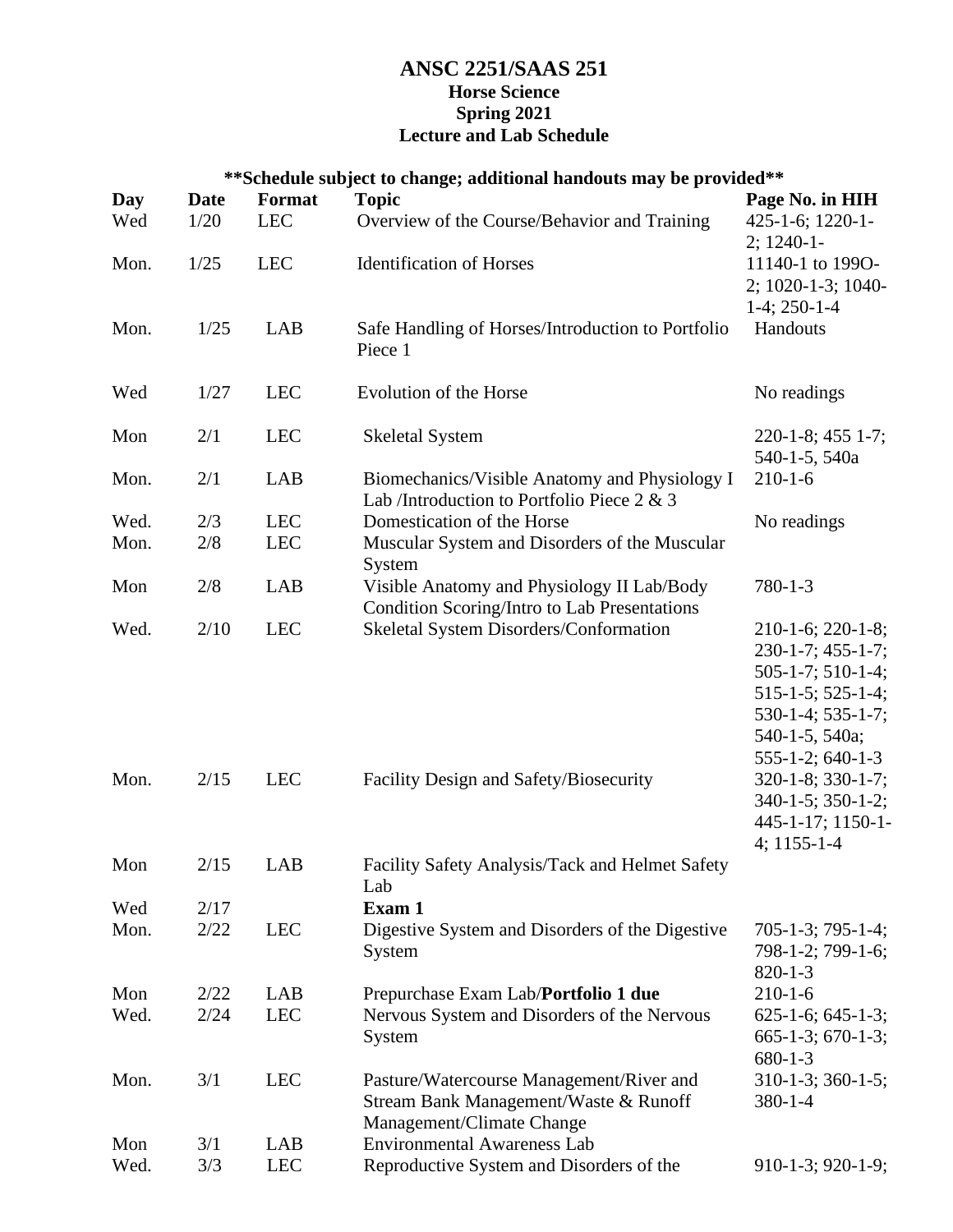|              |             |                   | Reproductive System                                                                                               | 930-1-7; 940-1-6;<br>950-1-4; 960-1-7;<br>970-1-16; 975-1-<br>19; 980-1-6; 990-<br>$1-8$ ; $1060-1-8$ ;<br>1070-1-3; 1080-1-<br>3; 1090-1-3; 1095-<br>$1 - 4$                                                                                               |
|--------------|-------------|-------------------|-------------------------------------------------------------------------------------------------------------------|-------------------------------------------------------------------------------------------------------------------------------------------------------------------------------------------------------------------------------------------------------------|
| Mon.         | 3/8         | <b>LEC</b>        | <b>Internal Parasites of Horses</b>                                                                               | $430 - 1 - 10$                                                                                                                                                                                                                                              |
| Mon.<br>Wed. | 3/8<br>3/10 | LAB<br><b>LEC</b> | Fecal Flotation Lab/Plastinated Specimens<br>Respiratory System and Disorders of the<br><b>Respiratory System</b> | $810-1-3$ ; 605-1-3;<br>$610-1-5$ ; 615-1-3;<br>$620 - 1 - 5$                                                                                                                                                                                               |
| Mon          | 3/15        | <b>LEC</b>        | Exam 2                                                                                                            |                                                                                                                                                                                                                                                             |
| Mon.         | 3/15        | LAB               | Aging/Dentistry Lab                                                                                               | 240-1-5; 405-1-4                                                                                                                                                                                                                                            |
| Wed          | 3/17        | <b>LEC</b>        | Endocrine System and Disorders of the Endocrine<br>System                                                         |                                                                                                                                                                                                                                                             |
| Mon.         | 3/22        | <b>LEC</b>        | Integumentary System and Disorders of the<br><b>Integumentary System</b>                                          | $675 - 1 - 3$                                                                                                                                                                                                                                               |
| Mon          | 3/22        | LAB               | Myofascial Release Therapy Lab                                                                                    |                                                                                                                                                                                                                                                             |
| Wed.         | 3/24        | <b>LEC</b>        | Urinary System and Disorders/Eye and Disorders                                                                    | 465 1-4                                                                                                                                                                                                                                                     |
| Mon          | 3/29        | <b>LEC</b>        | Circulatory System and Disorders of the<br><b>Circulatory System</b>                                              | $830-1-2$ ; 630-1-2                                                                                                                                                                                                                                         |
| Mon          | 3/29        | LAB               | Join Up/Intro to Portfolio Piece $4 & 5$                                                                          | $425 - 1 - 6$ ; $440 - 1 - 7$ ;<br>$1160 - 1 - 4$                                                                                                                                                                                                           |
| Wed          | 3/31        | <b>LEC</b>        | <b>Equine Nutrition</b>                                                                                           | $410-1-3$ ; $420-1-$<br>$4;450-1-6;710-1-$<br>$3; 715 - 1 - 4; 720 - 1 -$<br>2; 725-1-5; 730-1-<br>3; 735-1-3; 740-1-<br>12; 741-1-3; 742-<br>1-6; 745-1-5; 750-<br>1-2; 755-1-5; 760-<br>$1-3$ ; 765-1-2; 770-<br>$1-3$ ; 785-1-4; 790-<br>$1-4$ ; 860-1-3 |
| Mon          | 4/5         | <b>LEC</b>        | Exam 3                                                                                                            |                                                                                                                                                                                                                                                             |
| Mon          | 4/5         | LAB               | TPR lab                                                                                                           | 240-1-5; 405-1-4                                                                                                                                                                                                                                            |
| Wed          | 4/7         | <b>LEC</b>        | <b>External Parasites of Horses</b>                                                                               | $415-1-9$ ; 655-1-3                                                                                                                                                                                                                                         |
| Mon.         | 4/12        | <b>LEC</b>        | No class – Happy Spring Break!                                                                                    |                                                                                                                                                                                                                                                             |
| Mon          | 4/12        | LAB               | No class – Happy Spring Break!                                                                                    |                                                                                                                                                                                                                                                             |
| Wed          | 4/14        | <b>LEC</b>        | No class – Happy Spring Break!                                                                                    |                                                                                                                                                                                                                                                             |
| Mon          | 4/19        | <b>LEC</b>        | <b>Equine Business</b>                                                                                            | 1320-1-7; 1330-1-                                                                                                                                                                                                                                           |
| Mon.         | 4/19        | LAB               | Business Plan Lab/Portfolio Piece 2, 3 & 4 due                                                                    | $5; 1360 - 1 - 10$<br>1100-1-16; 1125-                                                                                                                                                                                                                      |
| Wed.         | 4/21        | <b>LEC</b>        | Responsible Horse Breeding – Unwanted Horse<br>Issue                                                              | $1 - 5$<br>$910 - 1 - 3$                                                                                                                                                                                                                                    |
| Mon          | 4/26        | <b>LEC</b>        | <b>Saddle Fitting</b>                                                                                             |                                                                                                                                                                                                                                                             |
| Mon          | 4/26        | LAB               | <b>Lab Presentations/ Portfolio Piece 5 due</b>                                                                   |                                                                                                                                                                                                                                                             |
| Wed          | 4/28        | <b>LEC</b>        | <b>Equine Insurance</b>                                                                                           | $1340 - 1 - 5$                                                                                                                                                                                                                                              |
|              |             |                   |                                                                                                                   |                                                                                                                                                                                                                                                             |